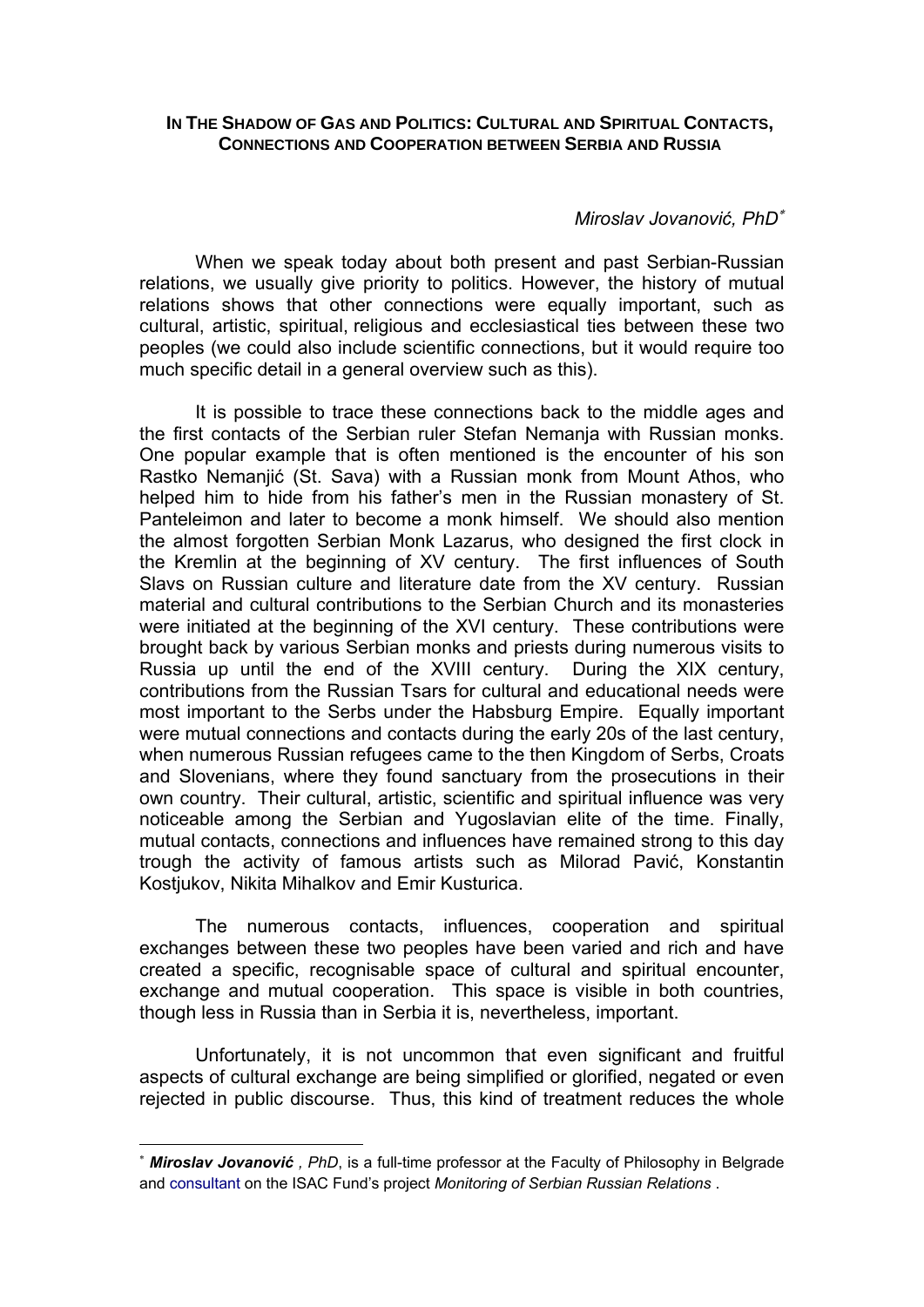content to shallow black and white symbols, suitable to use in day-to-day political struggle.

For this reason we can observe a curious phenomenon: in politics and political relations, we can say that very few experts truly understand the modern politics of Russian/Serbian relations and are able to interpret it correctly. On the other hand, there are too many who "have an opinion" founded on only a basic understanding or even no real knowledge about the modern political situation, mutual relations and history. These would be experts are usually ready and willing to publicly interpret these relations and consequently promoting their opinion. Experts with essential knowledge of the economics (or, more precisely, energetics) of Serbian-Russian relations are even fewer, yet they are reluctant to express their opinion publicly. Therefore, they leave the platform free for intellectuals, "experts on everything", who have an "opinion" on every issue, including the problem of Serbian – Russian economic and energetic cooperation. On the other hand, as far as the area of culture and spirituality is concerned, we can say that there are numerous experts with a deep understanding of cultural and spiritual exchange, mutual knowledge and affirmation. Unlike the previous group, they are not mere passive observers and users, but active participants in the above-mentioned processes. In previous decades these experts accomplished a lot in terms of establishing and maintaining contacts, in the mutual affirmation of cultural and spiritual values, but also on the broader promotion of the cultural and spiritual values of their own country abroad. Compounding the paradox, these real experts very rarely have the opportunity to speak in public about contemporary Serbian-Russian relations, or even about the problems they encounter during their work, and moreover, they cannot count on any systematic institutional support.

Another particular phenomenon characterises Serbian-Russian spiritual and cultural connections. We can quite often hear simplified statements in public, usually charged with a specific type of emotional rhetoric: that Serbian-Russian ties are no longer at on the traditional historic wavelength; that interest in the Russian language among Serbian children and their parents is dramatically declining; that additional efforts have to be made so that these two peoples can "learn more" about each other; that mutual promotion of our cultural achievements are needed etc. Consequently, the overall impression is that these mutual cultural and spiritual contacts and exchange are insufficient and not visible. Hence, additional efforts are needed to expand and deepen these ties, and moreover, to strengthen or (re)establish contact.

If we were to accept the impression conveyed by the media today, we might think that relations, contacts and mutual perceptions are weak and underdeveloped (in any case insufficient, considering the rich history of mutual contacts and cooperation, and the high achievements of Russian, but also Serbian culture).

However, the basis of this simplified black and white *impression* of insufficient Serbian-Russian cultural and spiritual ties, contacts, cultural interaction and cooperation is often not clear. Does it come as a consequence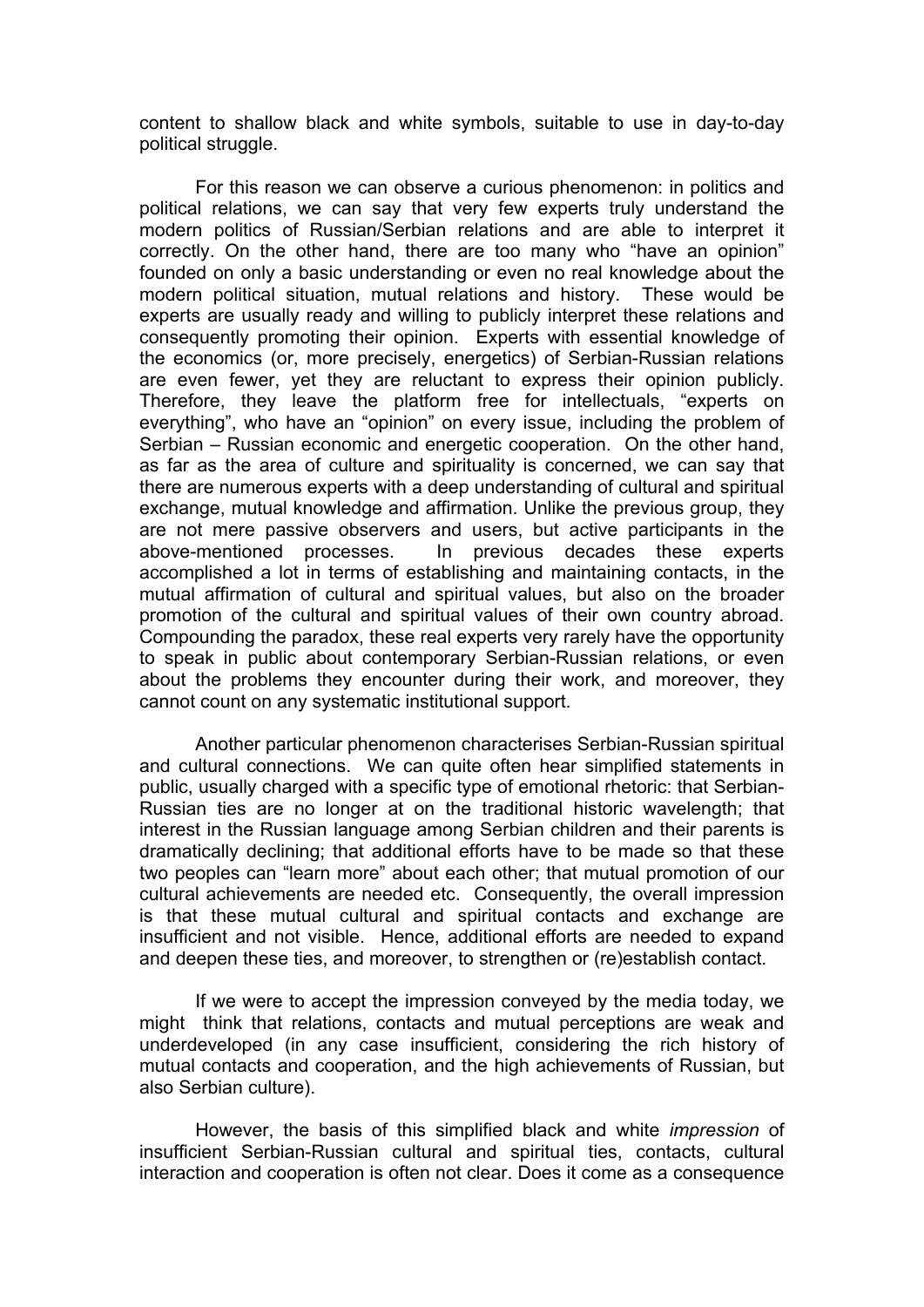of inherited traditional, emotional perception of mutual connections and contacts (personalized in Russophilia and Serbophilia - if it is even possible to speak about something like that in a Russian environment)? Is it possible that the phenomenon we are speaking about is simply a feeling of political proximity deeply rooted in the collective mentality, built during the XX century on very different and diffuse foundations (these foundations are explained in a stereotyped manner, as political ties between two states during World War I or political and ideological empathy between the ruling regimes during the Cold War). Finally, is the phenomenon that we are speaking about just a reflection of contemporary political projections about allies and enemies, about "us" and "them", about "east" and "west", about spiritual and religious affinity, kinship etc.

Or it is about the realistic projection of contemporary opportunities, cultural needs and future development in both cultural environments?

The above-mentioned dilemmas are even more visible considering the fact that contemporary Serbia and Russia live in the age of political, economic and cultural globalisation, the dilemma is further strengthened by the real contents and perspectives of contemporary Serbian-Russian spiritual and cultural cooperation.

Let us try to examine some of the issues and offer a few possible interpretations.

## *THE FIELD OF CULTURE*

If we want to rationalise the reality in which we live, to substantially understand it - not interpret it emotionally following the simplified discourse of daily political symbols – if we want to achieve a deeper analysis and to contextualise contemporary cultural relations and connections, perception of Russian culture in a Serbian context and vice versa, we need to consider a few facts. Firstly, it is necessary to correctly distinguish between the possible meanings of terms such as culture, cultural cooperation, exchange, perception etc. Understanding contemporary Serbian-Russian cultural relations and cooperation depends on the meaning we give to these terms.

Is this general perception of culture to be understood as *high culture* (*elite culture*) or are we referring to much broader field that includes *mass culture* as well as *elite culture?* Moreover, is this a context in which cultural contact is reduced exclusively to the perception of *elite culture*, or is it a much wider understanding of culture – defined as a network of meanings which determines a society and bringing together all its facets, such as production, growth, context, interiorisation, etc. Finally, is it only about the perception of culture in cultural institutions of so-called "high culture", or is it about the presence of Russian culture in the Serbian media and public (and vice versa)?

It is necessary to have a clear and balanced understanding of all the terms above, to de-contextualise considerations on contemporary Serbian-Russian relations from a discourse based purely on impressions.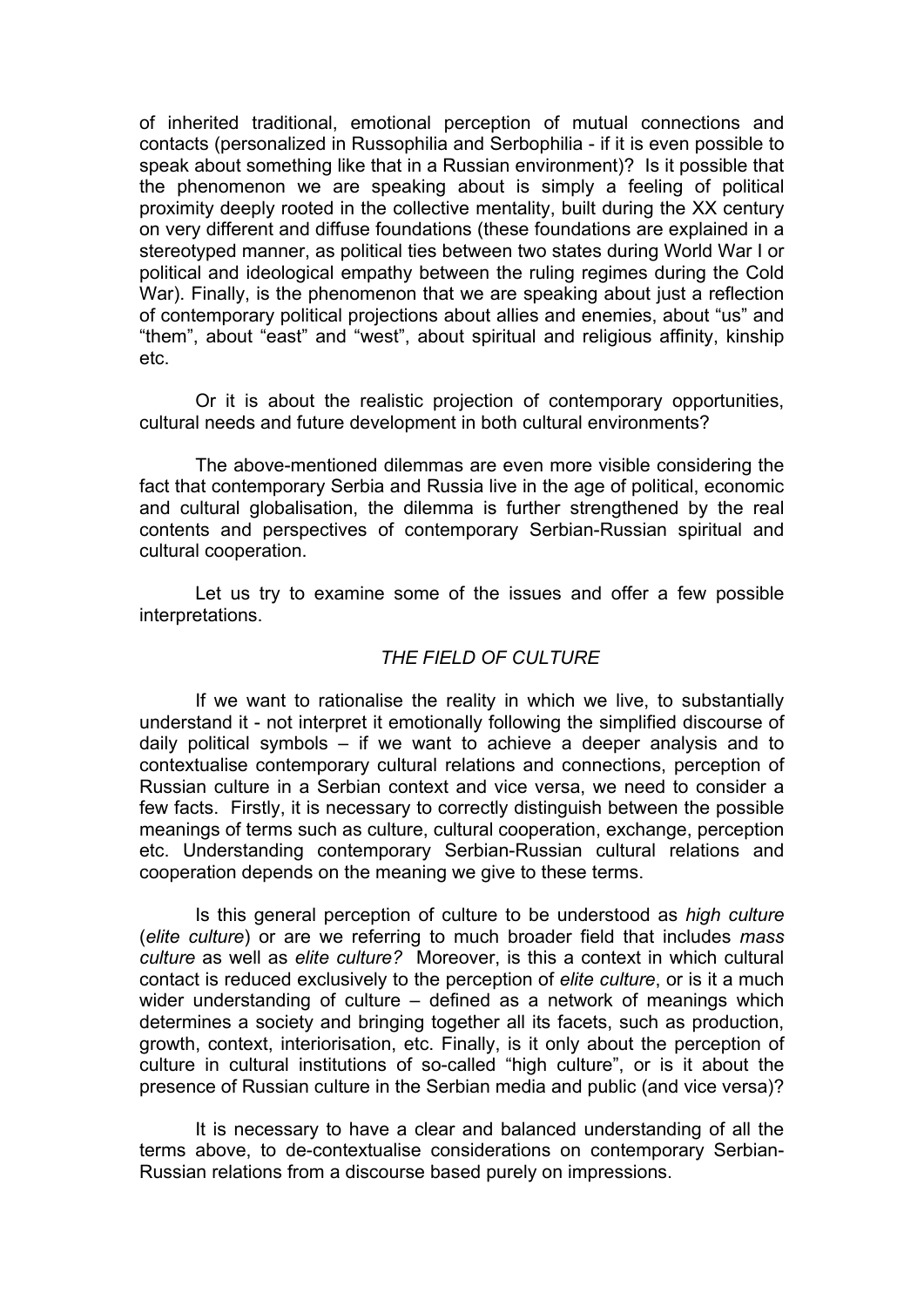Furthermore, anyone following the efforts to promote Russian culture in Serbia (and vice versa) has to have seen how connections do exist, and that they are indeed not weak but, on the contrary, extremely rich in content. To the eye of the careful, keen and objective beholder, it is more than obvious that if we analyse Serbian-Russian cultural exchanges within *elite cultures,* it is difficult to find ground for dissatisfaction regarding the character and quality of such relations and cooperation, indeed it is quite the opposite.

Without a doubt, we can conclude that contemporary Russian cultural production is present and quite visible in Serbia. We can give few obvious examples leading to this conclusion. In the last few years and even decades Serbian readers have had the opportunity to become acquainted, through translations, with almost all the most important contemporary Russian writers: Victor Pelievin, Lyudmila Ulicka, Boris Akunin, Victor Erofeiev, Vladimir Sorokin etc. At the same time, Russian classics such as Dostoyevsky, Tolstoy, Bulghakov, Chekhov, Pushkin and others are constantly present on Serbian cultural scene with continuous reprints of their works. There are numerous translations available of other important writers such as Konstantin Leontiev, Nina Berberova, Gait Gazdanov, Sergey Dovlatov, Venedikt Jerofeiev and others. Entire series of works by distinguished Russian thinkers' from the so-called Russian "silver age" have been published: Berdyaev, Solovyev, Danilevski, Trubecki, Tihomirov, Frank, Uspenski, Visheslavchev and Fyodorov etc. On the other hand, the Serbian public has also had the opportunity to see the most important Russian achievements in cinema: Nikita Mihalkov, Aleksey Balabanov, Karen Shahnazarov, Stanislav Govoruhin and others. Moreover, Serbian audiences have had occasion to attend performances by some of the most distinguished virtuosos and conductors from the Russian musical tradition, to see the best ballet stars of the Bolshoi Theatre, to hear famous Russian choirs etc. Finally, they have had the chance to see some of the finest Russian TV series, such as "Moscow Saga" or "Favoritka", as well as number of episodes of contemporary Russian documentaries under the name of "Criminal Russia" etc.

The conclusion that it is hard to express dissatisfaction when we speak about the presence of elite Russian culture in Serbia is confirmed already through this simple quantitative analysis. Based on a few simple indicators (calculated on an *ad hoc* basis, for the needs of this paper) it would be easy to demonstrate that the position and perception of Russian elite culture in contemporary Serbia is in no way inferior or discriminated against when compared to other major world cultures.

For example, an analyses of the total editorial output in Serbia in 2009 shows that of 23,034 monographs published, 4,697 (20 percent) were books translated from one of the major world languages<sup>1</sup>. Among these, most were

 $\overline{a}$ 

<sup>&</sup>lt;sup>1</sup> The analysis was based on data from the National Library of Serbia, located on COBISS browser. Data (excluding periodicals) are not given in absolute, but relative values - because of the browser's character and because of input and presentation. Since these data cannot be selected to give comprehensive information, but only to be used as an illustration of the previous conclusions, the survey results can be used only as basic references.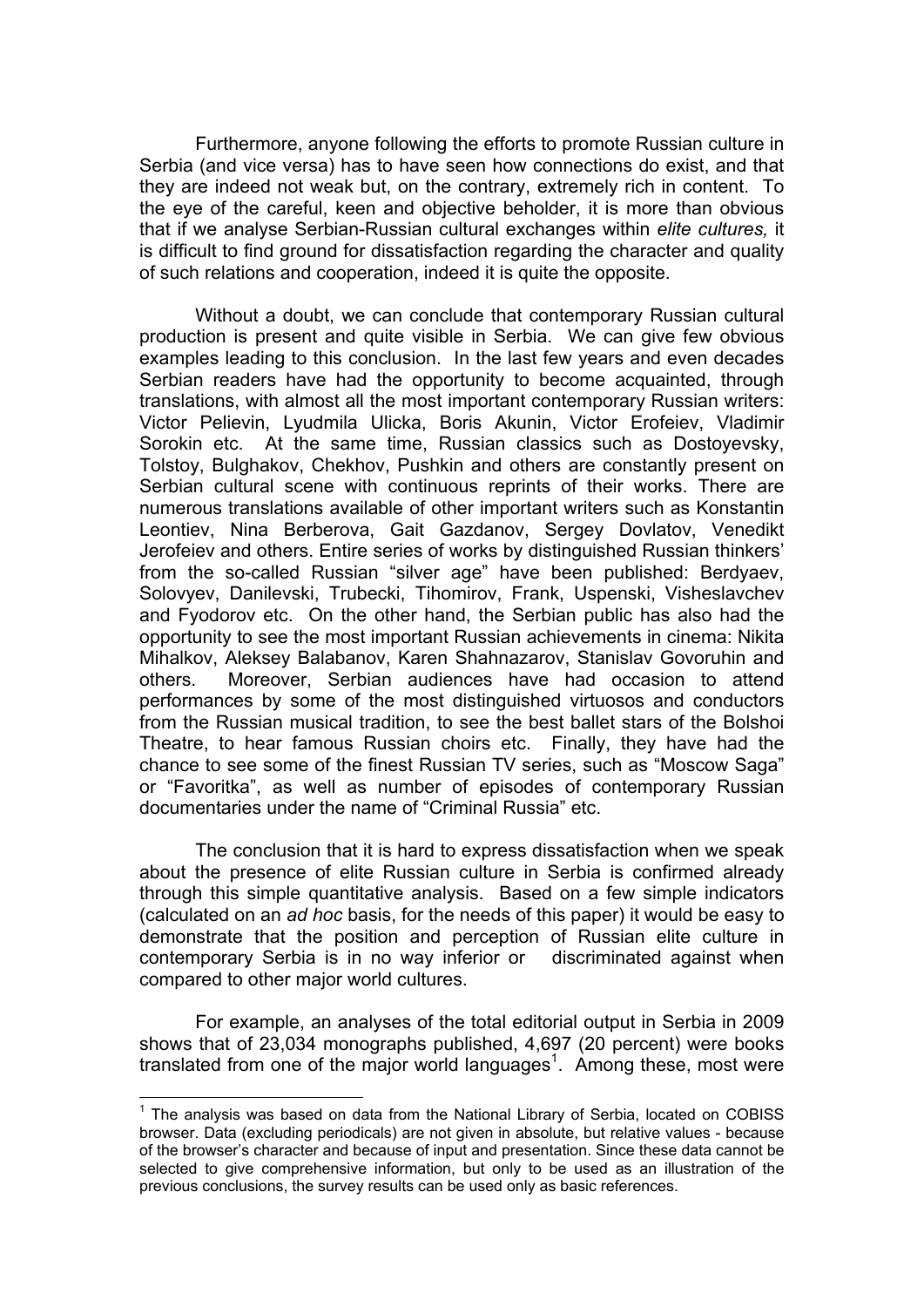originally written in English (USA, UK, and Australia, but also from other countries) – 1,741 (37 percent), while translations of the books written in other languages are much fewer: French 335 (7.1 percent), Russian 237 (5 percent), Italian 205 (4.4 percent), German 192 (4.1 percent) and Spanish 82 (1.7 percent). Books written in other languages were translated in percentages that do not exceed 1 percent, for example Japanese 30 (0.6 percent), Hungarian 29, Norwegian 23 (0.5 percent), Romanian 14, Chinese 9 (0.2 percent), etc.

Furthermore, if we analyze the programme of the Belgrade Philharmonia in 2009/2010 season, it is easy to notice that out of 26 visiting conductors, three (12 percent) are from Russia (or the ex-USSR). Out of 30 guest soloists during the same season, 7 (23 percent) are from Russia or from the area of former USSR.

At the same time, analysis of the programme of the last two Belgrade international film festivals – FEST (2009, 2010) shows that Russian cinema was not at all discriminated against nor neglected. Out of the 132 films on the programme, 85 were national productions and 47 were co-productions by two or more countries. Among the national productions, films from the USA were the most numerous, as could have been predicted though far below what might have been expected. In second place were films from France, a total 8 (9 percent), and in third place Russia - 6 films (7 percent). In other words, Russians were represented with the same number of works as the host country, Serbia (6). Then followed South Korea with 5, Italy with 4, Austria with 4, India with 4, Japan with 3, Croatia with 3, and Ukraine, Greece, Brazil, Iran, the Czech Republic, Sweden, Poland, Mexico, Albania, Armenia and Georgia all with 1 film each.

As a curiosity, it is worth mentioning that one of the readers published for the first grade of primary school in Serbia by one of the authorised publishers (Kreativni Centar) includes texts by 31 authors, 26 originally written in Serbian and 5 translated. These texts are the basis on which Serbian children form their first notions of Serbian Language and Literature. Of the above-mentioned 5 text by foreign authors, one was by the Danish writer Hans Christian Andersen, while the other four were written by Russian writers: Leo Tolstoy, Vladimir Suteev, Corney Chuckovski and Semion Kogan (in other words around 80 percent of all foreign language authors, or 13 percent of the total number of authors in the textbook).

Bearing this data in mind, it is a hard to defend the thesis that the presence, perception and promotion of Russian cultural values are insignificant, decreasing or marginalized in Serbia. Moreover, if we take into account that over the past 14 years, thanks to the enthusiastic work of the Paunkovic Brothers, a journal specialising in Russian literature and culture called "*Russian Almanac"* is being published regularly in Serbia. There is also the example of a small publishing house named "Logos", run by Vladimir Medenica, which has a rather impressive production of some of the most important authors and thinkers of Russian culture of the XIX and XX centuries. Numerous publicly financed institutions have an ongoing fruitful cooperation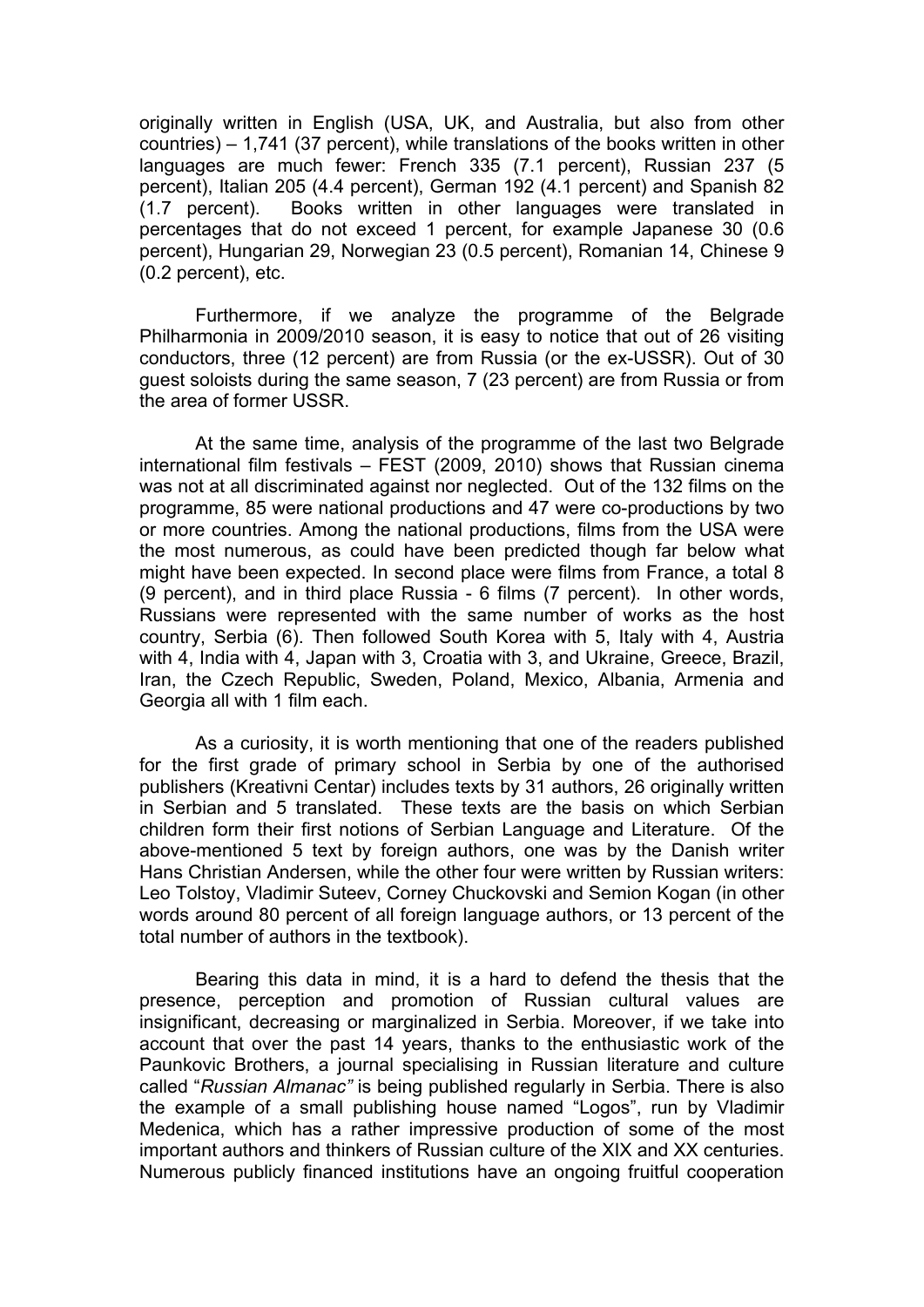with Russian cultural endeavours and institutions, such as Jugoslovenska kinoteka (Yugoslav Film Archive) as well as some theatres. In that context we should also mention the website Rastko (Project Rastko-Russia)<sup>2</sup> and the newly-established, luxury, magazine "Rusija danas" (Russia today).

Certainly, the illustrative analysis above is centred primarily on exterior, more formal, quantitative framework of the issue in question. A more comprehensive, content-oriented analysis would, without doubt, broaden the analytical framework and opportunity for understanding and interpreting the issue as a whole. However, it would be unlikely to change the conclusions regarding the general trends in the presence and perception of Russian *high culture* in Serbia.

On the other side of the imagined line of exchange – when we discuss the presence, perception and promotion of Serbian cultural values in the Russian cultural environment, we have to conclude that Serbian culture is much less present in contemporary Russia than vice versa. However, that is only logical due to the difference in size between two countries and the sheer quantity of cultural output. Nevertheless, it is easy to conclude that in contemporary Russian culture the most distinguished works of Serbian elite culture are present and widely exposed, above all the works of the Serbian writer Milorad Pavić and film-maker Emir Kusturica.

However, the situation is very different if we analyse the promotion of Russian high culture in the Serbian media, in another words, the presentation of the production and content of Russian mass culture in Serbia's media and Serbian mass culture, and vice versa. The average Serbian consumer of mass culture has never heard of any of today's Russian music stars, such as Filip Kirkorov, Angelika Varum, Timatie, Zemfira, Dime Bilan and others. Likewise, in earlier times they did not know anything about famous Russian music stars, like Ala Pugatchova or Josif Kobzon, or about the "bards" Visocki, Okujava, Gali; and others. Serbian youth in their time did not know anything about famous Russian rock groups and performers like *Aquarium, Nautilus Pompilus, Alice, DDT, Alexaneder Baslachov, Nolia, Grazdanskaya Oborona, Janka Diagilieva, Instrukcie po vizhivaniu* and others. If we observe from this point of view, we would have to conclude that the presence of Russian culture in Serbia is barely visible (if at all), whereas Serbian culture in Russia practically does not exist (except the "distinguished" tradition, urban legends about the famous, almost mythical tours of Serbian stars like Djordje Marijanovic, Radmila Karaklajic, *Sedmorica mladih* and others in the USSR during 60s and 70s of the XX century).

It is precisely this aspect of the everyday perception of cultural contents in the hyper-reality of the mass media, overran by popular culture and its numerous and varied subculture derivatives, that creates the *impression* of an insufficient presence of Russian culture in Serbia (in some analysis discrimination is even mentioned).

 2 http://www.rastko.rs/rastko-ru/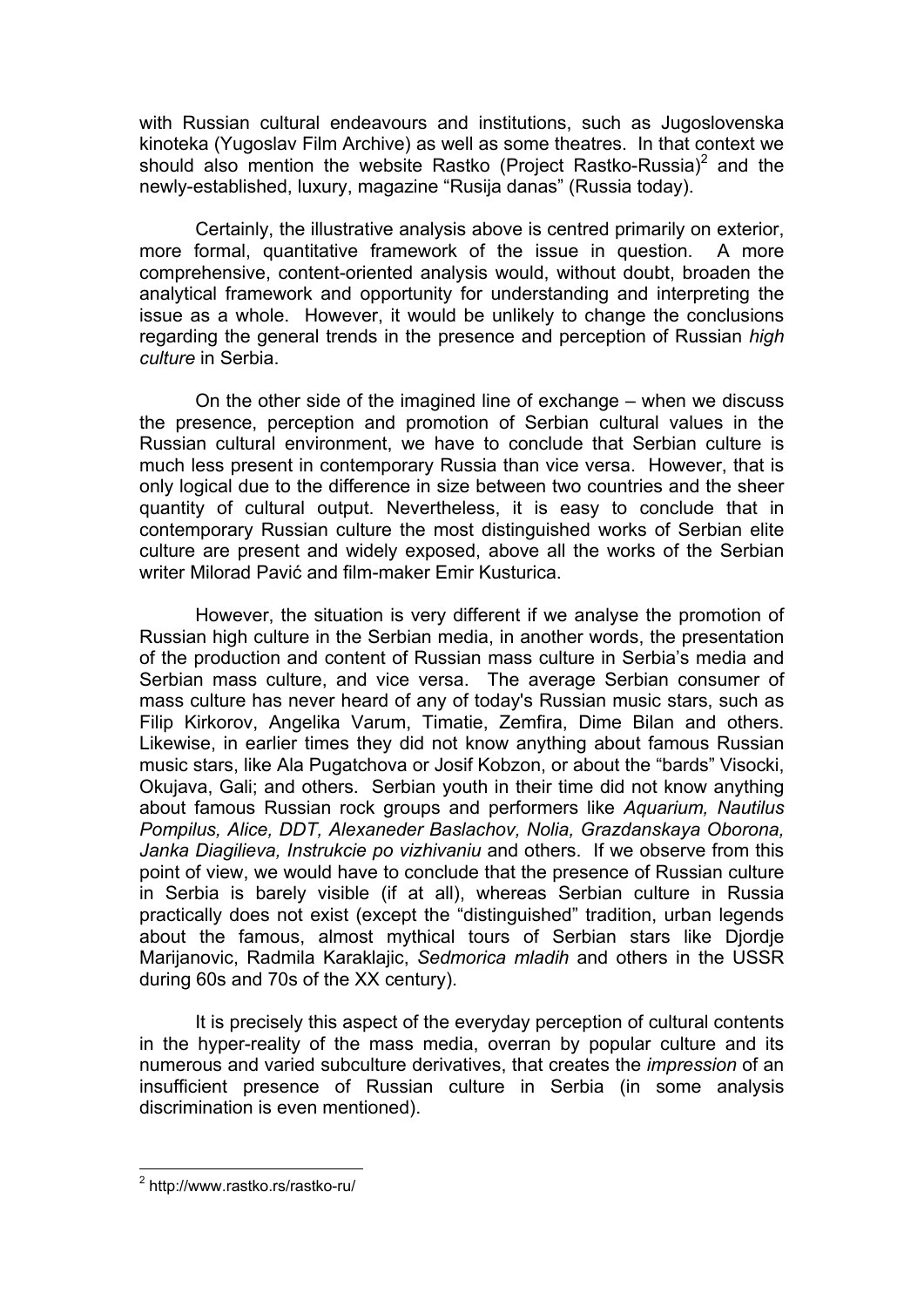Furthermore, this image of an insufficient presence of Russian culture in Serbia is close to or even matches the data available, even with simple *ad hoc* analysis of television programming. However, the analysis of TV as the key space of mass culture presentation and perception, that is films and TV series (telenovelas, "soap operas") as basic forms of presentation and reception of mass culture, could be disputed as simplified approach, if we consider the growing importance of the Internet as the space for presentation and exchange of mass culture content. But such an analysis provides us with the most suitable parameters for the interpretation of the whole phenomenon, for a number of reasons. Firstly, the television programme (especially considering members of the middle-aged and older generation) is the dominant medium of mass culture contents. Secondly, if we consider the range of characteristics of television as a medium, it is possible to look at it as the most suitable mean of conveyance for certain cultural codes, as an array of semantic meanings which determine one social and cultural model.

Television programmes in particular – though we could agree with Anthony Giddens that "television is a continuous flow, but the television programme is a 'mess'"- represents a network of meanings, which are transferred and promoted, a space for the dissemination, adoption and layering of cultural codes and patterns. And what does this space look like?

For the purpose of this paper, we have analyzed the programmes available on one cable television provider in Belgrade (SBB) offering a total of 75 channels. We randomly took one regular working day for a 24-hour analysis, Thursday, March 11, 2010<sup>3</sup>. The analysis focused on the programmes broadcast on 32 TV channels which were showing films and TV series in the Serbian language (out of which 29 television channels could actually be analyzed<sup>4</sup>). The remaining 43 channels have different content  $$ they either broadcast a mix of programmes exclusively in foreign languages (4) in German, French, Spanish and Italian – which makes them almost inaccessible to an average Serbian viewer; or they represent exclusively informative channels (4) or else their profile is mono-thematic: sport (9), music (5), travel and wildlife (3), documentary (8), children (7), fashion and jet-set(2) or advertising (1). Therefore, analyzing mass culture production in the Serbian mass media (bearing in mind films and TV series), we came to the

**EXECUTE:**<br><sup>3</sup> The focus of analysis was on film and TV series production exclusively, just their first broadcast during the day, and not their reruns, mostly at night and in the early morning, which is almost a rule in all television channels. Children's channels and animated films were not covered in the analysis, although they were significant, simply because information about them is rarely available (a certain number of TV channels do not have their own internet sites, while a vast amount of TV programmes does not give even basic data about programmes to be broadcast, neither on their web sites nor in the print media – original name of the film, name of the director, production country etc.). The programme scheme of music channels was impossible to analyse in real time, and in programme outlines there are no precise data about the content of broadcast music. Fashion and jet set channels were not analyzed precisely for the same reasons. However, the contents of exactly these channels (animated films, popular music, fashion and "VIP world") represent most of the patterns for the spreading and transmission of certain cultural codes characteristic for global mass culture. 4

<sup>&</sup>lt;sup>4</sup> In three mentioned cases (one is Art TV) programmes could not be analyzed at all, because no precise data about the programme scheme is available in any form, on television itself, the print media or the Internet.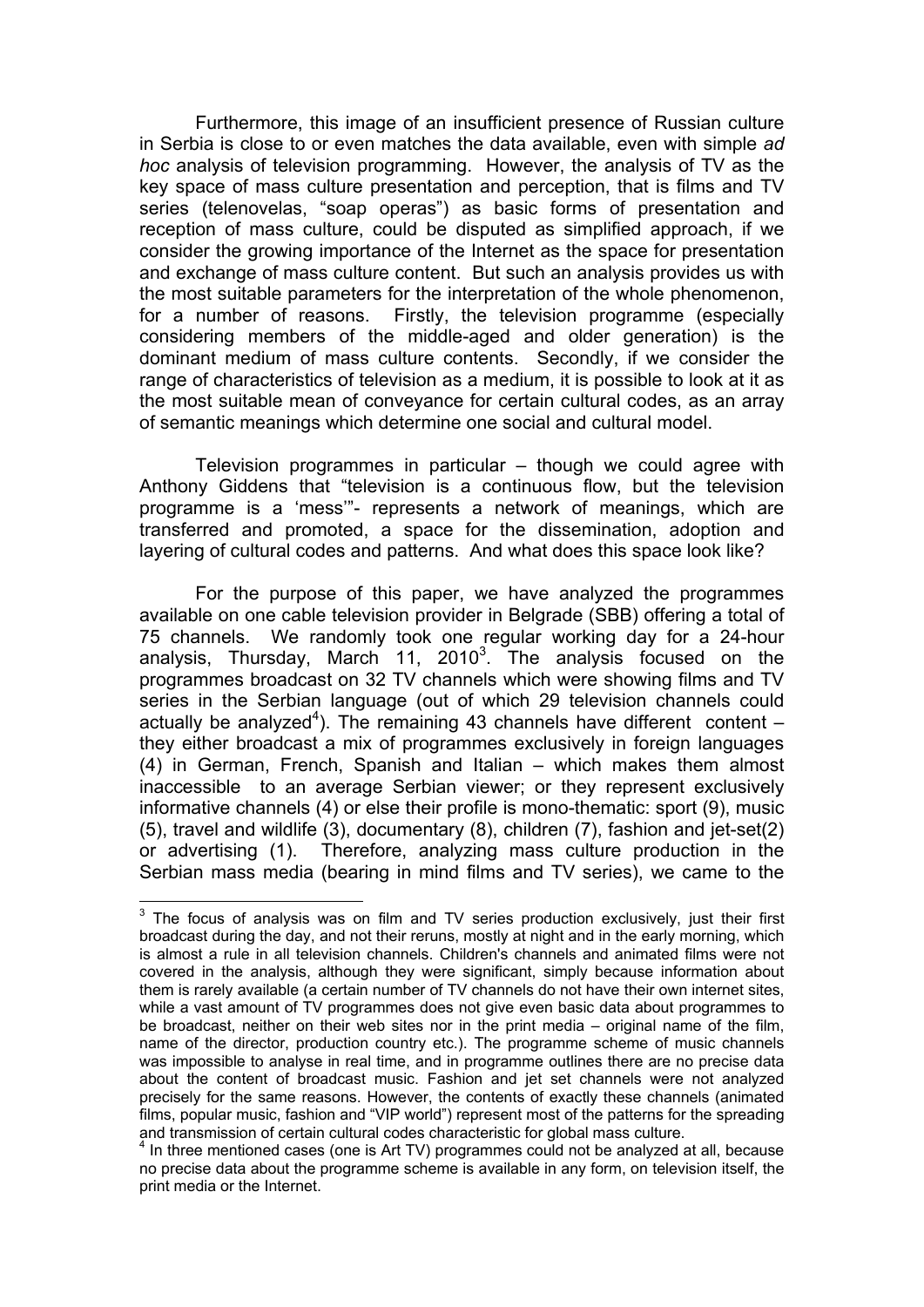following: on  $11<sup>th</sup>$  March 2010 Serbian viewers had an opportunity to watch 47 different films (without reruns) or more or less 70 hours of films on 32 analyzed channels. Among the films that were broadcast on that date, 39 were of modern or older American productions (83 percent), four were domestic (older SFRY and newer Serbian productions), two British, one Chinese and one Italian. On the same date 102 episodes of different TV series were broadcast, which totalled (without reruns) an additional 68 hours of broadcast. Of this number 60 were made in the USA (59 percent), 14 were Latin American – Mexican, Columbian etc. (14 percent), seven British (7 percent), five domestic – SFRY/Serbia (5 percent), five Croatian -although one of these was broadcast at the same time on two or three channels (5 percent), three Italian and three Australian, two Spanish and one Turkish, one German and one Chinese. To have the overall picture about the character of the programming, we should add that remaining programme-time was filled with large amount of animated films (minimum 40 episodes – without reruns – mostly American and Asian productions), a number of different reality shows (mainly designed according to the adopted Western models and patterns, then live and recorded broadcasts of sport events (at least football 15 matches, five basketball, three hockey, ten auto mobile races, etc.) and an enormous amount of popular music videos and shows about the world of fashion and the jet-set. Consequently, in such a hyper-realistic programming framework there was no air space for Russian films or TV series.

Therefore, on March 11, 2010, out of 768 hours of broadcast programmes on 32 channels (out of 1700 hours, on 75 television channels over 24 hours) – almost 300 hours of programming were basically promoting/spreading one, more or less unified cultural code of mass culture – the American one, with sub-cultural substrates embodied in Latin-American and Asian "soap operas".

## What conclusions can be drawn from the facts above?

In the first place, when we speak about the sphere of mass culture, it is completely understandable that we cannot expect any radical change. Simply we must bear in mind that we live in the era of globalisation, in the era of Coca-Colisation (as it was colourfully defined by Reinhold Wagnleitner<sup>5</sup>), Holliwoodisation…, of total cultural space and social life. That we live in age of strong and unachievable mass storage "from the bottom up" of all kinds of information (T.H.Eriksen<sup>6</sup>), as well as hitherto unseen content of mass culture in the history of mankind. In a 24 hour period modern man is confronted with more information than people from VIII or IX century saw in their entire lifetimes. We live in an era in which "art is just a prelude to cocktail and PR" as it was superbly defined by A. Bartoshevic. In such global hyper-reality of mass media, the content of American mass culture holds absolute supremacy, and for one simple reason – we are speaking about the products of world's largest mass culture *industry* (literally). An *Industry* that is impossible to

 $\overline{a}$ 5 R.Wagnleitner, *Coca-Colonization and the Cold War: The Cultural Mission of the United States in Austria After the Second World War*, North Carolina, 1994.

<sup>6</sup> Tomas Hiland Eriksen, *Tiranija trenutka: Brzo i sporo vreme u informacionom društvu*, Beograd, 2003.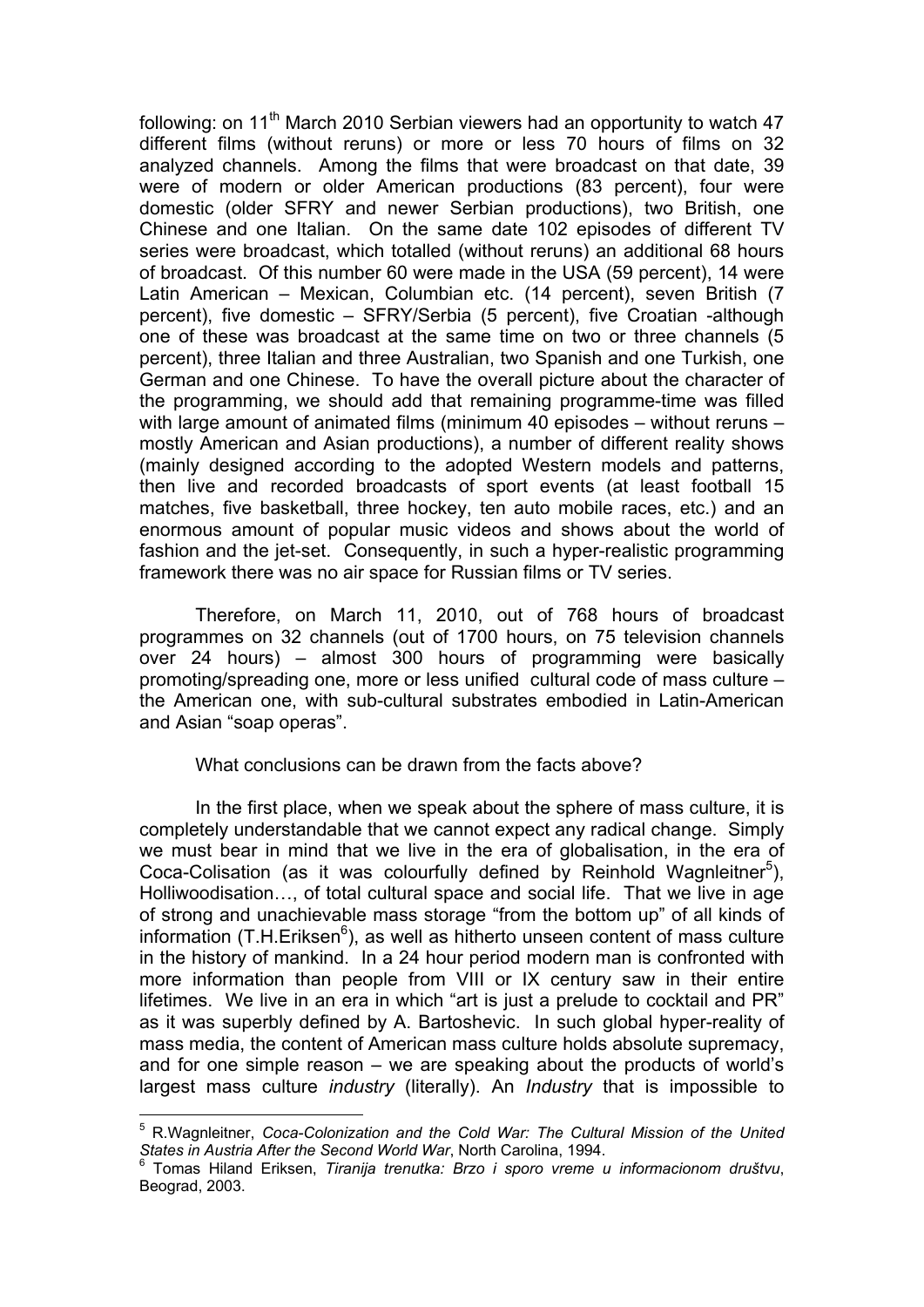oppose in quantity by any other production of mass culture (Asian, Latin American, Chinese or Indian). Simply said, no other culture in the world, except the American industry of mass culture, has capacity to produce such a quantity of films to fill the daily schedule of a cable TV provider in Serbia with an average of 70 hours of film programme over 24 hours all through the year. At such a rhythm the yearly Russian film production would be "drained dry" in less than seven days.

Bearing all the above in mind, it is clear why none of the great Russian block-busters of recent years such as *9 rota (9 рота), Stilyag (Cтиляги), Obitaemi Ostrov (Oбитаемый остров), Admiral (Aдмирал), Odnokalsniki (Однокалссники) and others*, or ever growing number of Russian telenovelas, which usually last a few seasons, for example Brigada (*Бригада)*, Koldovskaya Lybov (*Колдовская любовь)*, Soldat (*Солдаты)*, Ne Rodis Lrasivoi (*Не родись красивой)*, Moya prekrasnaya nyanya (*Моя прекрасная няня)*, Schastlivie Vmeste (*Счастливие вместе)*, Tamyanin Den (*Татьянин день)*, Spalnii Raion (*Спальный район)*, Margosha (*Маргоша)*, Sled Salamandri (*След Саламандры)* and others, do not have any real possibility of breaking through on Serbian media space, in the face of competition with American, and even Latin-American telenovelas. A separate question arises if we consider the content of these films and telenovelas, which are almost exclusively made for Russian and Post-Soviet viewer (although replicating some of the patterns of their American models to a certain extent), as such they are preserving a closed cultural pattern, quite distant from Serbian mass media consumers. An example of the importance of an open cultural code can be seen in the children's animated series *Smeshtariki (Смешарики),* written in a sufficiently universal language as to be widely accepted among the younger population in Serbia. Hence, it opens another different dimension of the problem.

In a similar context, we should examine how Serbian mass culture cannot find its place in Russian media space. However, the Serbian production is significantly smaller than the Russian, thus it is in much lass advantageous position on the mass culture "market" in comparison to the offer of more developed mass culture industries. When we discuss the content of the Serbian production it is even more appropriate to say that it is closed within its own separate cultural code, which can be almost exclusively assimilated among the Serbian public, and occasionally in the ex-Yugoslavian context. This cultural code is heavily characterized by a dominant quasi-rural self-reception of Serbian mass culture and society, often "proud" of turbo-folk and quasi-rural contents (Trumpet festival in Gucha, and numerous TV series about village and rural mentality: *the Dollars are coming (Стижу долари)*, *the Village is burning and granny brushes her hair (Село гори а баба се чешља)*, *My cousin from the village (Мој рођак са села)*, *White boat (Бела лађа)* and others) – the key "cultural export brands" of Serbia. That could be understandable if that export referred exclusively to the ex-Yugoslav area, and rarely to the Balkans as a whole – but it is hard to imagine any possibility of some wider, European or world perception of such contents.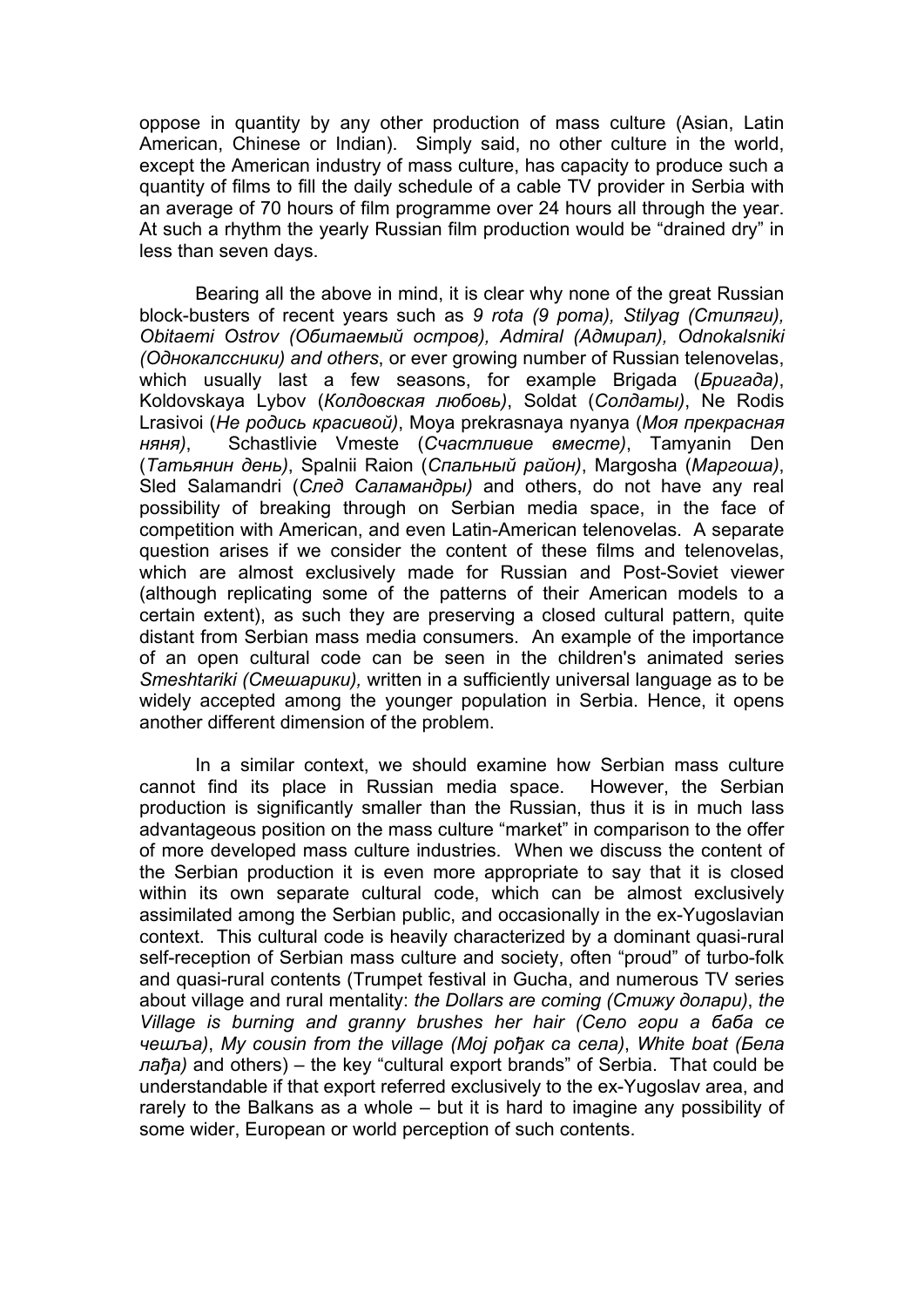Within the scenario above, "longing" for a greater presence of Russian culture within the space of Serbian mass culture, and vice versa, is almost passé. Of course, it is possible to argue about the good and bad sides of Globalisation and Coca-Colisation (doubtless, we would all agree about their bad sides), but we cannot stop them or reverse them. They are simply the reality in which the present generations live, and the framework in which future generations will probably live. Their rejection, refusal and condemnation will certainly not help us to understand them; it is by understanding of processes of Globalisation that we will come up with the frameworks and realistic prospects for present and future Serbian-Russian spiritual and cultural cooperation.

We should also consider the decreased/increased interest in studying the Russian language in Serbia under a similar point of view. Simply, interest in learning languages decreases, when contacts between two states and economies become weaker, and such contacts have been significantly less intense during the transition period, when compared to socialist period. Simply, when (and if) there are more Russians in Serbia and if Russians were to have an interest (economic, for tourism or personal reasons – for example, if Serbia allowed Russians to buy real estate), naturally studying Russian would become more attractive. Without such an impulse dramatic improvements can hardly be expected.

Finally, when we discuss the *high culture*, *elite culture -* it cannot be said that the situation is bad, indeed we could even say it is satisfactory. Nevertheless it would be difficult to evaluate if the whole potential of Serbian-Russian cultural exchange has already been exhausted. What is obvious, even through a simple analysis, is that the greater part of existing exchange (and the preservation of such contacts) has been carried out with little or no institutional support. It seems like the institutions, which are supposed to deal with these matters, do not show any significant interest to establish, maintain and foster cultural ties and contacts. It is a logical conclusion that this is precisely the area of Serbian-Russian relations that can be boosted to increase and deepen mutual cultural cooperation.

#### *THE SPIRITUAL AREA*

Matters of spiritual, religious and ecclesiastical relations between Serbia and Russia are interrelated, depending on complex issues of Serbian-Russian cultural cooperation and exchange.

The Spiritual ties between the Russian and Serbian people also have a long history - indeed, these were the first of important Serbian-Russian contacts. Spiritual contacts began already in middle ages, and became closer and more frequent between XVI and the end of "long" XIX century. Although during XX century spiritual connections between these two peoples and two churches passed through difficult times (mostly because of the nature of the authoritarian and atheistic regimes in both Serbia (SFRY) and Russia), contact was still intense and rich in mutual cooperation and influences. The period in between the two World Wars was probably the richest, due to a fact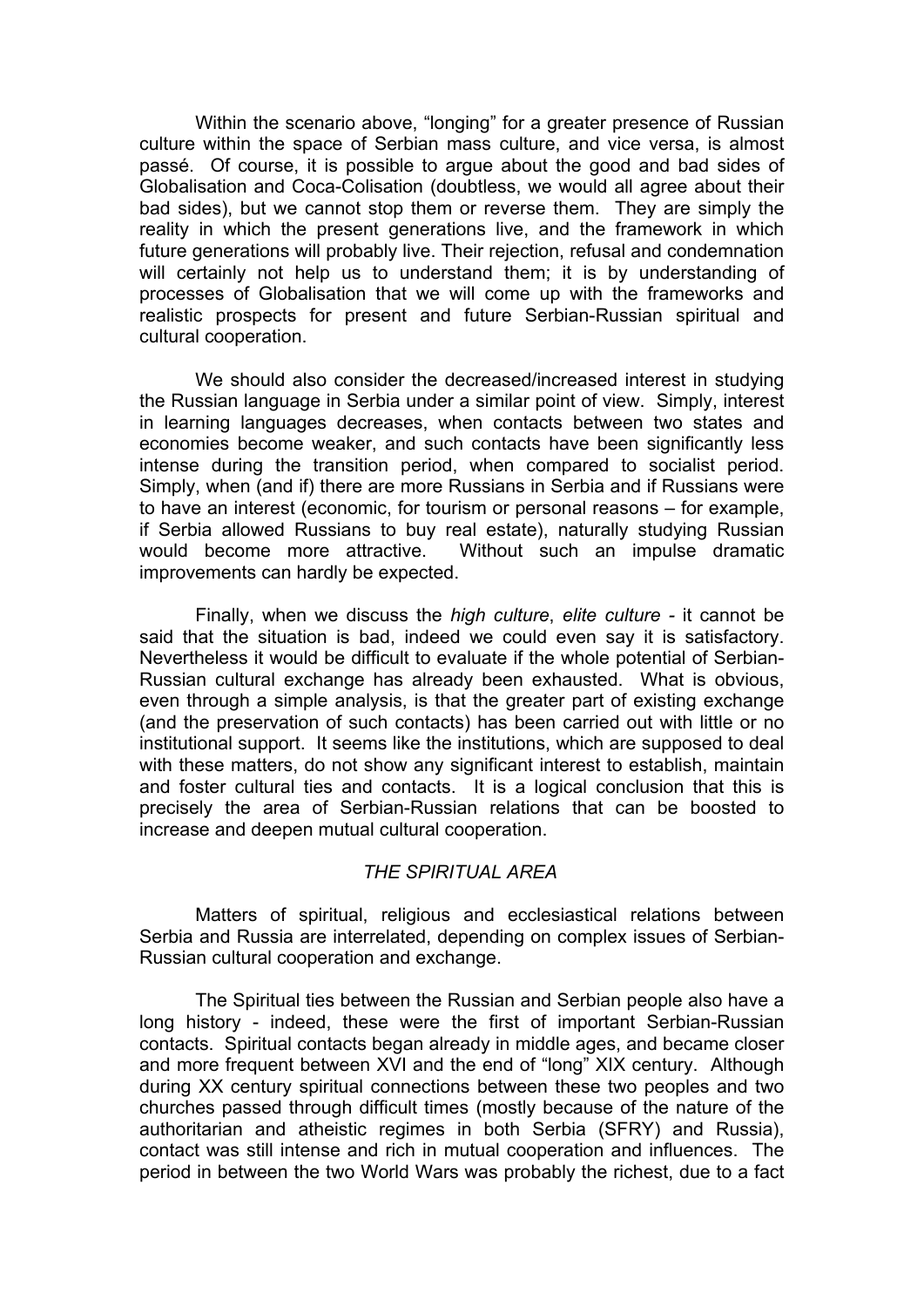that the Kingdom of Serbs, Croats and Slovenians was one of the main destinations for Russian refugees. The Russian Orthodox Church outside of Russia was active on the territory of the Kingdom in that period, with the approval and support of the Serbian Orthodox Church. That was a period of intense close contacts between Russian and Serbian priests, monks, spiritual leaders and believers (just by way of example, the influence of Russian monks and nuns was of immense importance for rebirth of female monasteries and nunneries within the church).

However, when we discuss present day relations, we should bear in mind firstly their complexity, and the complexity of the symbolic of mutual ties between the two Orthodox peoples and the two Orthodox sister churches. Of course, in these relations, and even more in their symbolism, tradition plays an influential role, nevertheless, tradition is not the only aspect at play in contemporary ties and relations.

The issues of spirituality and religiosity, which were pivotal questions in both countries after the breakdown of the two communist regimes, at the beginning of the 1990s, are still relevant today. The same issues do not just deal with the position of the churches within society (the Serbian Orthodox Church and Russian Orthodox Church) and their mutual relations, though mutual relations constitute one important, and maybe the key aspect of their mutual relations in an institutional sense, we should not deny the importance (within the general context of the spiritual relations between the two peoples) of the issues of religiosity, faith, pilgrimage and common self-reception in faith of the population as important parts of identity in both societies.

Naturally, there is always the risk of emotional and simplified approaches to these complex connections. Such approaches usually include the danger of evolving rather mystical interpretations, sometimes overmystification. In that sense, notions such as belonging to the "same faith" and the "same tribe" are transformed (in one metaphysical dimension) into conclusions of uniformity of faith, religiosity and spirituality. The next step is to draw conclusions on such a simplified basis, such as the remark of Deacon Andrej Savostishki: "[Europe] is dead. Europe is material paradise and spiritual hell (…) Europe made its choice, Europe does not follow the Lord or go towards the Lord, it lives without God, and Serbia is with  $God(...)^{n7}...$ 

In such cases it is good to mention one very colourful comparison of the two religious practices. In 1928 Zinaida Hipius wrote the following sentence (based on experience of mutual contact): "Serbian Orthodox Christianity is not exactly identical to the Russian one. Higher or lower, better or worse – that is another issue, but not the same: it is livelier, more peopleoriented, and simpler and, what is the most important: it is more joyful".<sup>8</sup>Therefore, when we speak of perception of contemporary Serbian-Russian spiritual ties, we can say that they too are characterized with almost

 $\overline{a}$ 

<sup>7</sup> "PORT ARTURSKA IKONA MAJKE BOŽIJE U SRBIJI" (http://www.manastirlepavina.org/novosti/index.php/weblog/detalinije/port\_arturska\_ikona\_majke\_boije\_u\_srbiji/) <sup>8</sup> Z. N. Gippius (З.Н.Гиппиус), "Письмо о Югославии ", in: За Свободу, Warsaw, (А САНУ, 14386, 2541.)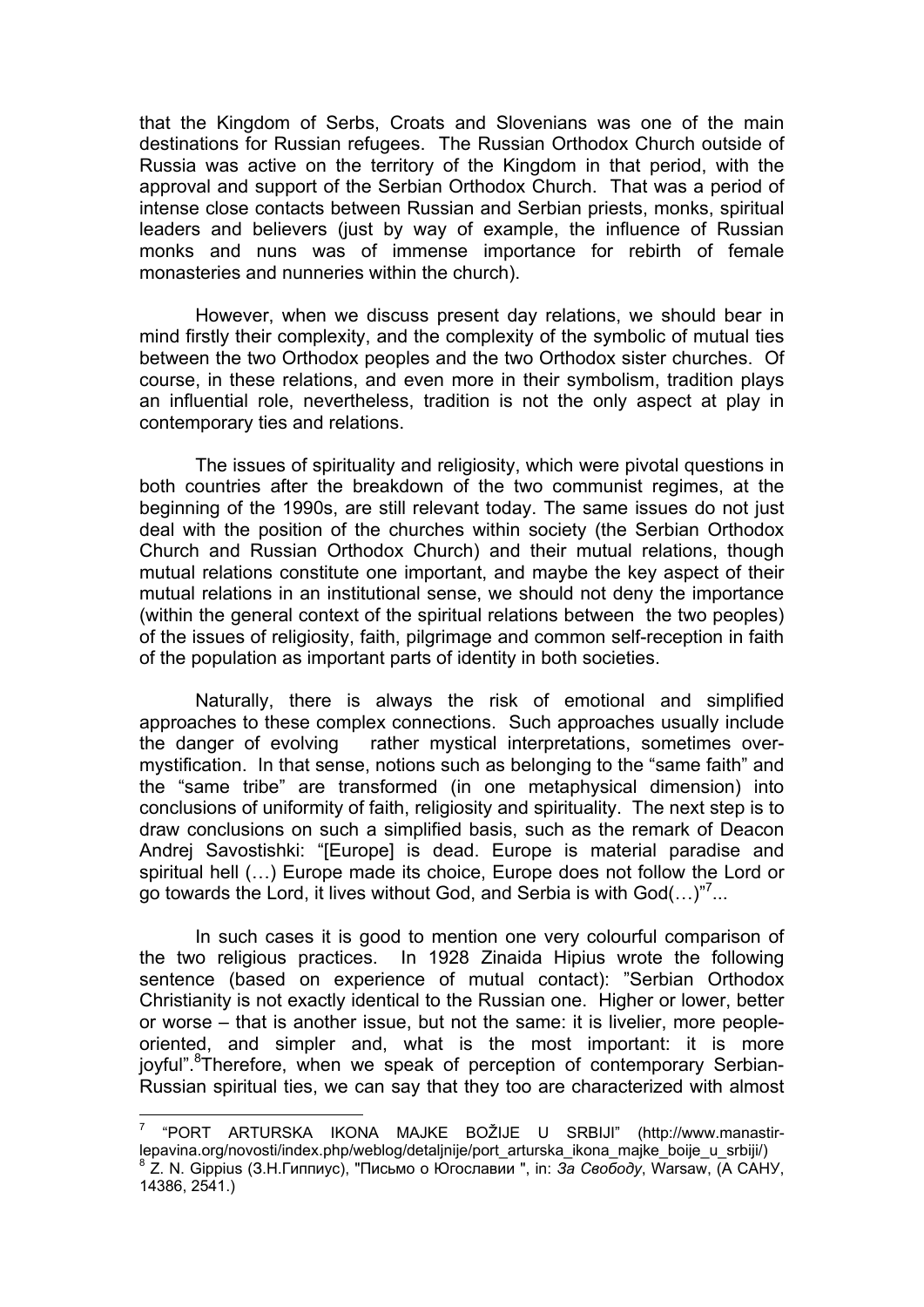identical circle of questions, dilemmas, problems and general trends which imply in the analysis of the contemporary cultural relations.

Hence, it is evident that ties, contacts, overlapping and cooperation exist without doubt, and are very rich and complex, for example church connections, the wide scope of the Russian church in Belgrade (Serbia), and Serbian one in Moscow (Russia); moreover, numerous future Serbian priests and theologians attend Russian spiritual seminars and academies; Serbian believers travel on pilgrimages to Russia, but also Russian monks and believers visit Serbian shrines and holy places, such as pilgrimage tours "S.C Вятки") (which have been organized since 2006 with the blessing of the Archbishop of Vyat and Slobodski Hrisani $f^{10}$ ); and finally, the Russian Federation has provided material support for the reconstruction of Serbian churches and spiritual shrines in Kosovo and Metohija $11$ .

However, when we speak of the general perception of spiritual cooperation, we must conclude that it only vaguely (or indeed not at all) participates in the hyper-reality of the mass media culture, as is the case of high culture. As a consequence, the whole area of spirituality, as well as culture itself, is left to exist on the margins of public discourse (including almost all efforts at deepening, expanding and maintaining of a high level of contact, cooperation and interconnectivity).

Lastly, it is also possible to raise the issue of institutional support to the spiritual dimension, but certainly in different manner – since the church itself as an institution covers and solves the major scope of important questions.

\*\*\*

(more info at: http://www.eparhija-backa.rs/putovanja/svetinje-rusije-0)<br><sup>10</sup> Сотраге: "Паломничество в Сербию"

 9 For example, one such pilgrimage and tour of sacred shrines and holy places in Russia by Backa Eparchy of the Serbian Orthodox Church should be organized in May 2010 and it should last 12 days. This tour should include the following: May 9: Moscow (visit to Trinity-Sergey Lavra. Worship of the holy remains of St. Sergey of Radoniezh; May 10: Murom-Diveyev. Visit of the Holy. Trinity and Blagoveshensky monasteries and the temple of St. Nikolay. Arrival to Serafimo-Divievsky monastery. Worship of the holy remains of St. Serafim Sarovski and the miraculous icon of Umilenie; May 11: Diveyev-Vladimir-Moscow. Visit of the Uspen Sabor (with the particles of holy remains of St. Alexander Nevsky, the holy remains of St. Prince Andrei Bogolyubski, the miraculous icon Vladimirska, Bogolyubska, fresco by Andrei Rubliov). Monasteries of Svyato-Uspenski Kneginin, Svyato-Bogolyubov. Temple of the Shroud on Nerla etc.

<sup>(</sup>http://www.rusk.ru/analitika/2009/12/17/palomnichestvo v serbiyu/); "Паломничество в<br>Сербию и Черногорию" (http://www.svyatky.ru/vpechatleniya/vpp2/);

 $11$  The project was defined during 2008, when, the then Russian president Vladimir Putin, expressed the will to contribute 2 million dollars and various other kinds of technical and expert help to restore and protect Serbian spiritual holy places and shrines in Kosovo – Pec Patriarchy, Gracanica monastery, Visoki Decani monastery, Bogoridica Ljeviska monastery ]. (http://www.rts.rs/page/stories/sr/story/125/DrupercentC5percentA1tvo/465371/Rusija+obnavlj a+srpske+svetinje+na+Kosmetu;http://www.rtv.co.rs/sr\_lat/drustvo/rusija-obnavlja-svetinjena-kosovu 60096.html, as well as: http://zabelezi.com/category/Vesti/rusija-obnavlja-srpskesvetinje-na-kosmetu/)